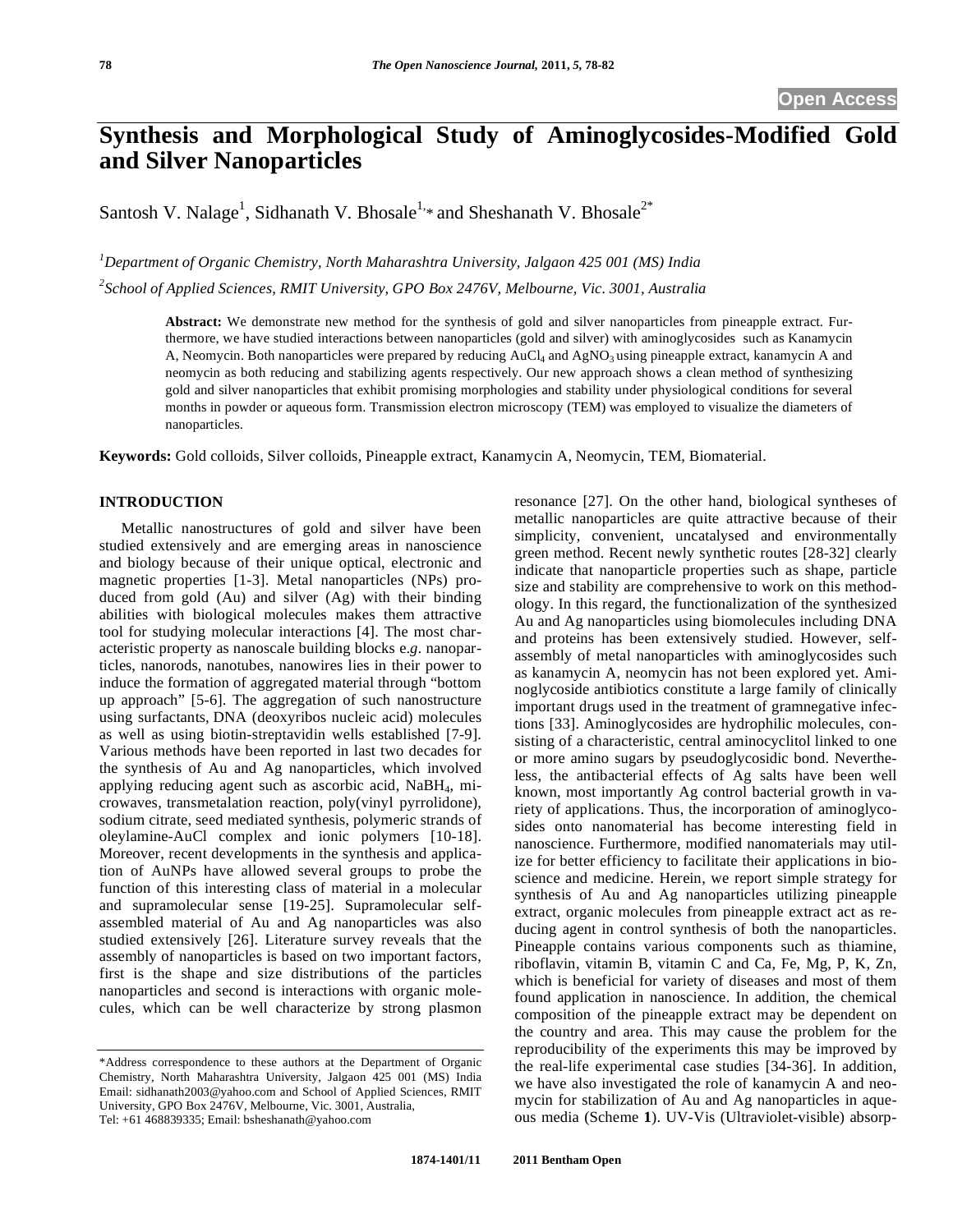

**Scheme 1.** Schematically representation of the synthesis of Au and Ag nanoparticles and stabilization of nanoparticles with aminoglycosides (kanamycin A and neomycin).

tion, FT-IR (Fourier transform infrared), transmission electron microscopy (TEM) analysis were performed to study size, shapes of the nanoparticles and their interactions with aminoglycosides.

## **EXPERIMENTAL**

*Materials:* Gold chloride trihydrate (HAuCl<sub>4</sub>), silver nitrate  $(AgNO<sub>3</sub>)$ , kanamycin A, neomycin were purchased from Sigma-Aldrich and used without further purification. Milli 'Q' water was used throughout the experiment.

*Synthesis:* The pineapple extract used in all experiments were prepared by 20 gm of finely cut pieces in flask with 100 ml of Milli-Q water and then boiled the mixture for 10 minutes, finally decanting it. In a typical experiment, 2ml of  $10^{-3}$  M aqueous HAuCl<sub>4</sub> solution was added to 5ml of above pineapple extract. The reaction mixture was allowed to settle at room temperature. Formation of the particles could be observed from the change of color of reaction mixture. The colorless solution turns violet at the end of the reaction, which is the primary indication of particle formation.

For the stablisation of the nanoparticles with aminoglycosides (Kanamycin A and Neomycin): Mixture of pineapple (5 ml) and  $HAuCl_4$  (2 ml of  $10^{-3}$  M aqueous) was treated with aminoglycosides such as kanamycin A or neomycin (5 ml of  $10^{-3}$  M). The color change observed was from yellowish to red within a 10 minutes. Following similar protocol synthesis of silver nanoparticles was carried out using AgNO<sub>3</sub> (2 mL of  $10^{-3}$  M solution). Purification of particles was performed by centrifugal filtration at 10,000 rpm for 5 minutes by redissolving residue in milli-Q water and solution was loaded into a centrifugal filter device and was subjected to centrifugation. The process repeated three times until the starting material could no longer be detected by thin layer chromatography (TLC). The products obtained were free of salts and starting material.

*UV-vis Absorption and Infra-red Spectroscopy:* All stock solutions of gold and silver nanoparticles diluted with sufficient amount of milli 'Q' water and sonicated well before measurement. For spectral measurements, each sample of above solution (2 mL) was delivered in a cuvette by micropipette. UV-visible absorption spectra were recorded 200 to 900 nm range on a UV-1601 Shimadzu spectrophotometer. Absorption peaks of functional groups were observed by Fourier-transform Infrared (FT-IR) on Shimadzu Spectrometer DRS-84000 using KBr pellet.

*Transmission electron microscopy:* Transmission electron micrograph observations of AuNPs and AgNPs samples were made on a Philips model-CM-200, operating voltage 200kv, on resolution 2.4 Å. Typically 3-4  $\mu$ L droplets of Au and Ag nanoparticles suspension were deposited on carboncoated 300 mesh copper grids and excess liquid was wicked off with filter paper. TEM analysis was performed to characterize the morphologies of Au, Ag aminoglycosidesmodified nanoparticles. All samples dispersed in milli 'Q' water.

## **RESULTS AND DISCUSSION**

The pineapple extract (pH=3) collect by refluxing small pieces of ripped pineapple in milli 'Q' water. The Colloidal Au and Ag nanoparticles precipitated by addition of pineapple extract to  $10^{-3}$  M aqueous HAuCl<sub>4</sub> and aqueous  $AgNO<sub>3</sub>$  at room temperature respectively. After centrifugation, the particles were redispersed in water and produced perfectly stable colloidal solutions in water. Au and Ag nanoparticles were prepared using pineapple extract with various functional groups (amino, thiol, carboxyl, and hy-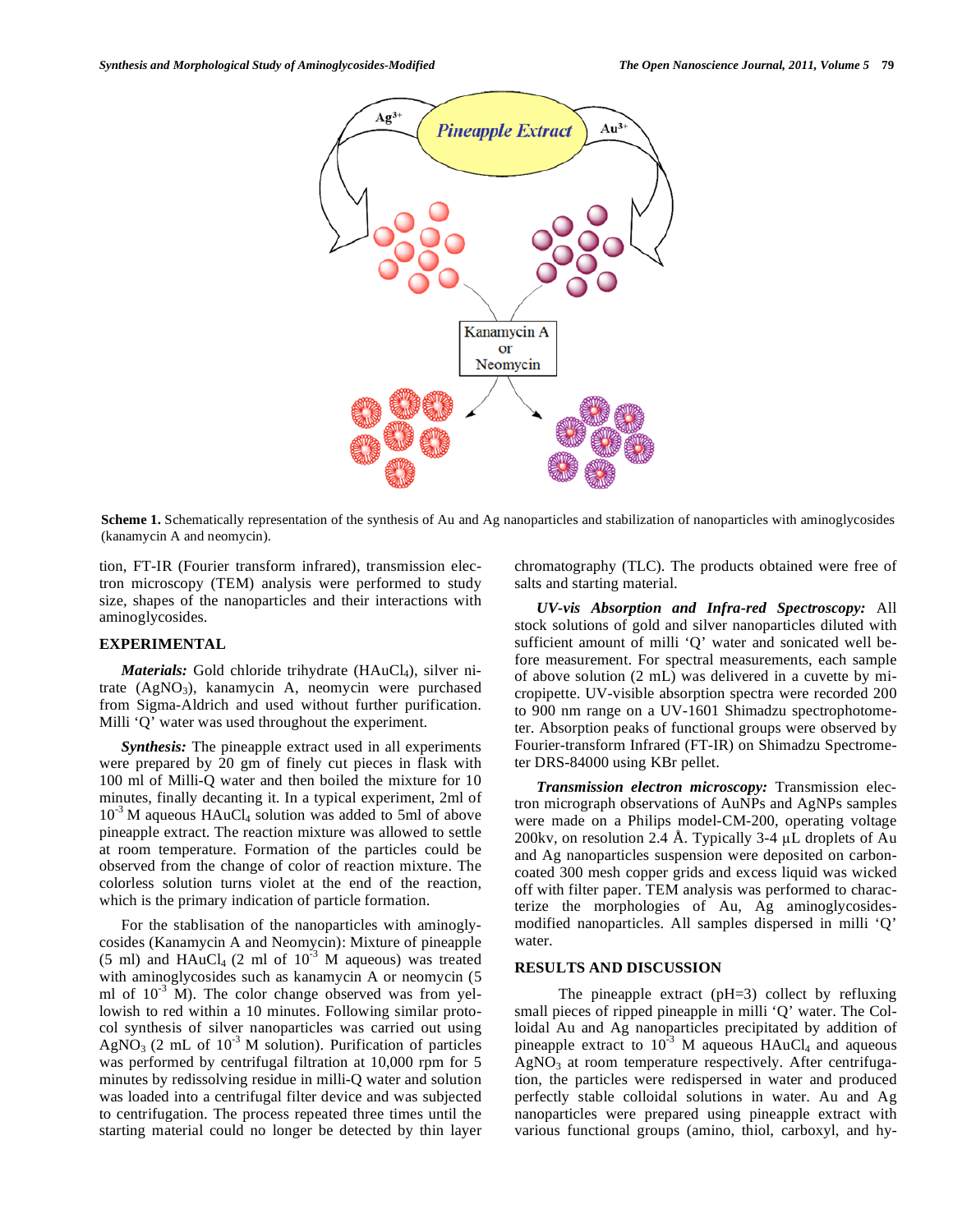

Fig. (1). Normalized spectra of Au<sup>0</sup> and Ag<sup>0</sup> NPs prepared using pineapple extract (black) with increasingly red shifted longitudinal plasmon bands, synthesized using kanamycin (red) A and neomycin (neomycin) respectively.

droxyl). It is believed that the functional groups present at the pine apple extract acts as a reducing agent for  $AuCl<sub>4</sub>$  and  $AgNO<sub>3</sub>$  in the synthesis of nanoparticles. In particular, upon reduction of  $AuCl<sub>4</sub>$  and  $AgNO<sub>3</sub>$  the color of solution changed from colorless to violet in case of AuNPs and while red in the case of AgNPs respectively. Primarily the bioconjugates prepared in this synthesis were analyzed by UV/Vis spectroscopy. The UV-vis absorption spectrum of sample after 4 h in water produced the plasmon absorption band at 547 nm and 452 nm (Fig. **1**) for AuNPs and AgNPs respectively, which indicates formation of Au and Ag nanoparticles with well morphology, even keeping reaction mixture for longer time does not shows any changes in absorption indicating completion of the reaction with control growth of NPs. The UV/Vis spectra of both the nanoparticle solutions remained unchanged even after months, indicating particles stable in water and show no sign of aggregation. In general AgNPs usually have an absorption maximum at 410 nm but particles produced via pineapple extract reduction the plasmon band shifted to the longitudinal plasmon band (452 nm). This broadening and increase in plasmon resonance at higher wavelength indicates agglomerated nanoparticles.

To visualize exact size and shapes of nanoparticles, TEM analysis is investigated as shown in Fig. (**2**). TEM analysis clearly shows that most of the Au and Ag nanoparticles were spherical in shape. A few agglomerated nanoparticles were also observed in some places, which may probable due to self-assembly of smaller particles upon prolongation of time. TEM images of Au and Ag, it is evident that there is variation in particle sizes and the average size estimated was 50 nm, 30 nm for Au and Ag and the particles size ranged from 40 nm for Au and 24 nm to 40 nm for Ag nanoparticles respectively. Very interestingly, all the prepared Au and Ag NPs *via* pineapple extract are varying in size and shape but formed shapes are stable and clearly distinguish by microscopic analysis.

The stability of nanoparticles is a major issue in nanoscience. In this study, we have investigated stabilization of AuNPs and AgNPs using aminoglycosides (kanamycin A, neomycin). The UV-Vis spectra of solutions of Au-Pi and Ag-Pi were examined after addition of kanamycin (10 mM) and neomycin (10 mM) as shown in Fig. (**1**). After addition of kanamycin and neomycin, the surface plasmon resonance band is shifted toward lower intensity compared with Au



**Fig. (2).** TEM images and related selected-area diffraction pattern of polydisperse  $Au^0$  (**a**, **b**, **c**) and  $Ag^0$  (**d**, **e**, **f**) synthesized using pineapple extract and modified particles with kanamycin A and neomycin respectively.

pineapple nanoparticles (Au-Pi) at 547 nm. Decrease in the plasmon resonance indicates change in size and shape of nanoparticles (Fig. **1**). Kanamycin A and neomycin acted as stabilizing and have ability to bind the bioconjugates *via* hydrogen bonding, electrostatic interaction. Excess aminoglycosides can be easily removed from sample by repeated washing and centrifugation with water. Moreover, kanamycin (AuPiK) and neomycin (AuPiNeo) modified nanoparticles were analyzed by TEM (Fig. **2**). The aminoglycoside modified Au nanoparticles were polydispersed (nanorod,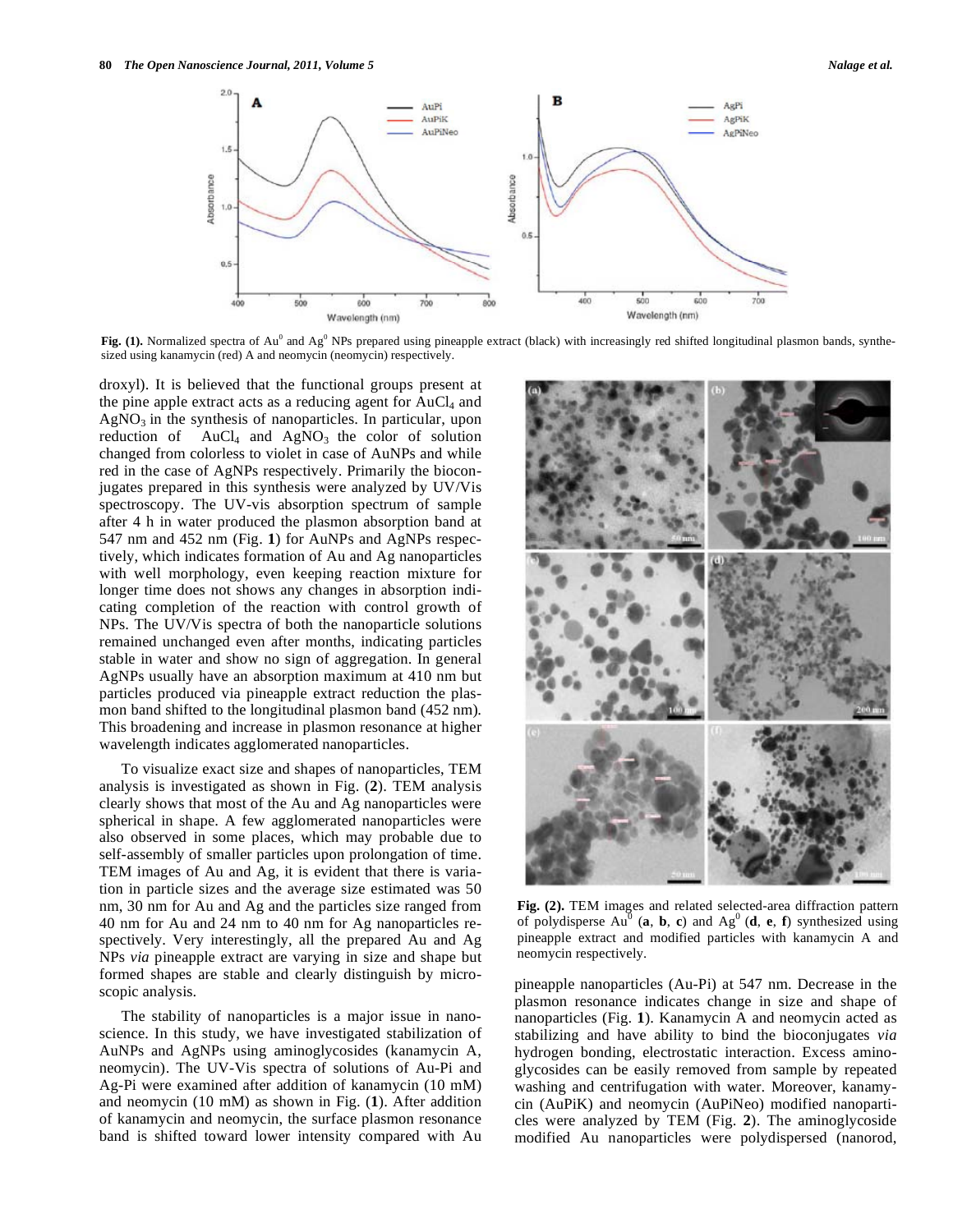

**Fig. (3a).** Shows the IR absorption spectrum of gold nanoparticles and (**b**) Silver nanoparticles synthesize from pineapple extract.

nanotriangles, pentagonal, spherical and nanoprism) with size ranging from 5 nm to 80 nm. In the case of aminoglycoside modified silver nanoparticles, the plasmon absorption band was shifted at 469 nm, 470 nm for AgPiK and Ag-PiNeo respectively. The surface plasmon resonance band is shifted toward a longer wavelength, compared with Ag nanoparticles (452 nm). The range of diameters of the particles is varying between 5 nm to 30 nm (Fig. **2e** and **2f**).

Furthermore, infrared spectroscopy (FTIR) support formation of the Au and Ag nanoparticles (Fig. **3a,b**), the absorption bands at 2962, 2854 (C-H stretching), 1770 (C=O stretching), 1480 (C-H bending) and 1259, 1091, 1022 (C-O stretching)  $cm^{-1}$  are observed for gold nanoparticles. Broad absorption bands at 3389 (N-H stretching), 2953 (C-H stretching), 1611 (C=C stretching), 1512 (C-H bending), 1280 (C-O stretching), 1081, 1030 (C=C stretch, primary alcohol,  $C-O$  stretch),  $801$   $(C-O$  stretch, carbonate ion)  $cm^{-1}$ . Additional moderate to intense bands in ranges 1600-1300, 1200-1000 and 800-600  $\text{cm}^{-1}$  observe, due to presence of hydroxy compound that the hydrogen-bonded -OH absorption. The general observation showed the presence of the carbohydrates, sugars, proteins and amino acid constituent of the pineapple extract. FTIR studies obviously evident of that formed AuNPs and AgNPs by organic components from pineapple extract.

The natural source of pineapple extract incorporated with a nanoparticle carrier demonstrated a useful strategy in developing biological applications. The use of natural biocatalytic protocol for the synthesis and fabrication of nanoparticles is the promising field for researchers. Scientist, technologists, and environmentalist all have interest in developing simple, efficient approaches to increase benefits in terms of sensitivity, selectivity, stability and reproducibility of nanoparticles.

#### **CONCLUSION**

We have demonstrated biosynthesis of series of Au and Ag nanoparticles from pineapple extract and its modification with aminoglycosides (kanamycin A, neomycin) as a stabilizing agent. Results demonstrate that the aminoglycosides play a crucial role in tuning the properties of silver and gold nanoparticles. The modified Au and Ag nanoparticles are polydispersed and are much more stable in solution as well as in powder form for longer time. Present biosynthetic protocol is very benifitial for synthesis and shape control of Au and Ag nanoparticles with unique structural and spectral properties at room temperature in aqueous medium compare to other methods developed so far. However, there are also few limitations with size controlled synthesis, as in some instance AuNPs and AgNPs occurred over a large size range and showed greater agglomeration. This work has specific effects in colloidal science and biological systems. We are currently working on alternative methods for the development of controlled size and dimensions of the particles and their biological application and will published in due course.

#### **ACKNOWLEDGEMENTS**

Financial support from Department of Science and Technology (Grant No. SR/FTP/CS-82-2007), New Delhi is greatly acknowledged. We thank Miss. Princy Patro and Ms. Bharati Varghese SAIF, IIT, Powai, Mumbai and JNCASR, Bangalore for help with TEM measurements.

## **CONFLICT OF INTEREST**

None declared.

# **REFERENCES**

- [1] Black, C.T.; Murray, C.B.; Strom, R.L.; Sun, S.H. Spin-dependent tunneling in self-assembled cobalt-nanocrystal superlattices. *Science*, **2000**, *290*, 1131.
- [2] Cao, Y.W.C.; Jin, R.C.; Mirkin, C.A. Nanoparticles with raman spectroscopic. Fingerprints for DNA and RNA detection. *Science,*  **2002**, *297*, 1536.
- [3] Fan, H.Y.; Yang, K.; Boye, D.; Sigmon, T.; Malloy, K.; Xu, H.; Lopez, G.P.; Brinker, C. Self-assembly of ordered, robust, threedimensional gold nanocrystal/silica arrays. *Science*, **2004**, *304*, 567.
- [4] Sadowski, Z. Biosynthesis and application of silver and gold nanoparticles. *Silver Nanopart.,* **2010**, 257-276.
- [5] Shipway, A.N.; Katz, E.; Willner, I. Nanoparticle arrays on surfaces for electronic, optical, and sensor applications. *Chem. Phys. Chem.*, **2000**, *1*, 18.
- [6] Shenhar, R.; Otello, M. Nanoparticles as Scaffolds and Building Blocks. *Acc. Chem. Res.*, **2003**, *36*, 549.
- [7] Nikoobakth, B.; Wang, Z.L.; EI-Sayed, M.A. Self-assembly of gold nanorods. *J. Phys. Chem. B.*, **2000**, *104*, 8635.
- [8] Dujardin, E.; Hsin, L.-B.; Wang, C.R.C.; Mann, S. DNA-driven self-assembly of gold nanorods. *Chem. Comm.*, **2001**, *14*, 1264.
- [9] Caswell, K.K.; Wilson, J.N.; Bunz, U.F.; Murphy, C.J. Preferential end–to–end assembly of gold nanorods by biotin-streptavidin. *J. Am. Chem. Soc.*, **2003**, *125*, 13914.
- [10] Chen, J.; Wiley, B.J.; Xia, Y. One-dimensional nanostructures of metals: Large-scale synthesis and some potential applications. *Langmuir*, **2007**, *23*, 4120.
- [11] Shankar, S.S.; Rai, A.; Ahmad, A.; Sastry, M. Controlling the optical properties of lemongrass-extract synthesized gold nanotriangles and potential application in infrared-absorbing optical coatings. *Chem. Mater.*, **2005**, *17*, 566.